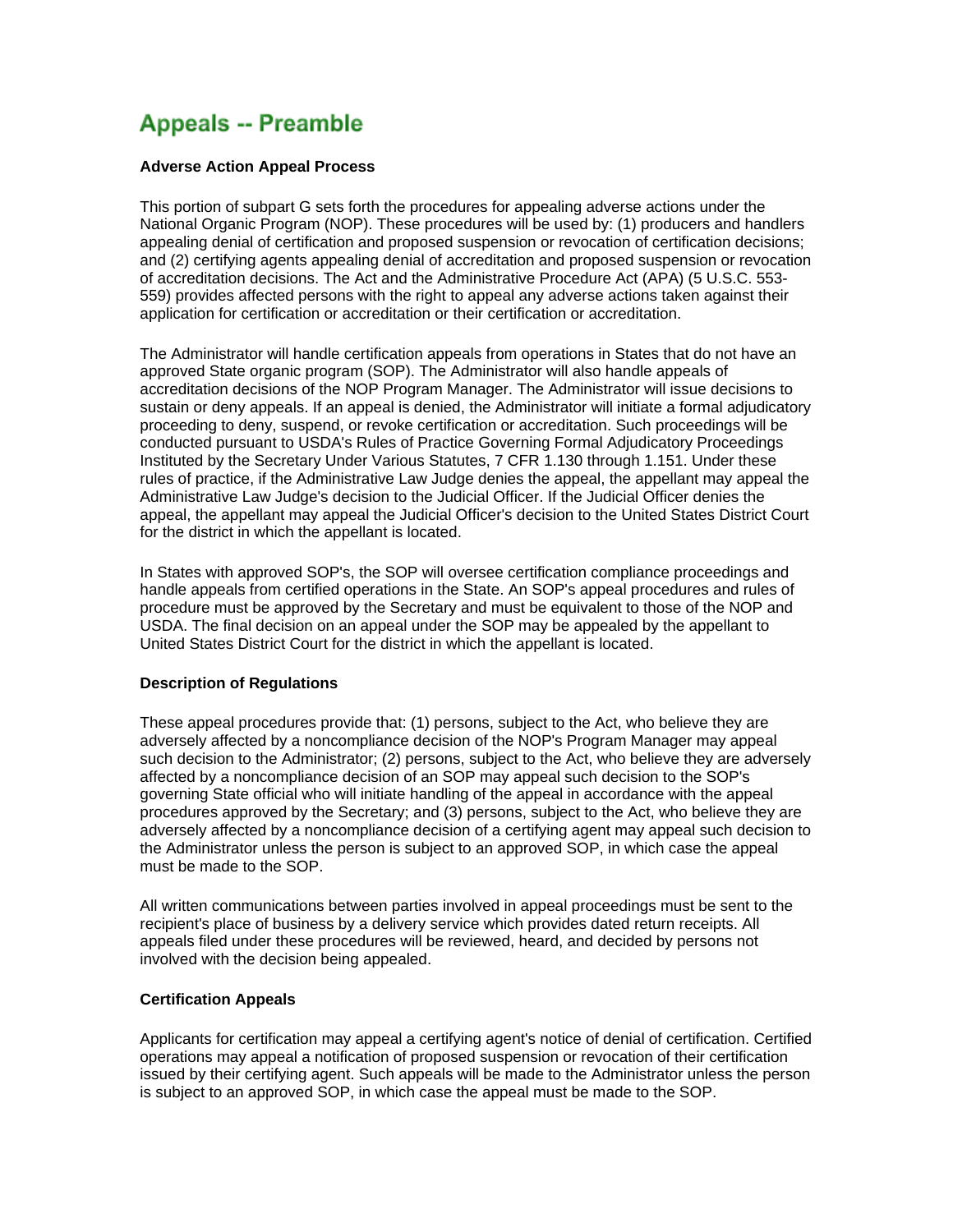If the Administrator or SOP sustains an appeal, the applicant or certified operation will be granted certification or continued certification, as applicable to the operation's status. The act of sustaining the appeal will not be considered an adverse action and may not be appealed by the certifying agent which issued the notice of denial of certification or notification of proposed suspension or revocation of certification.

If the Administrator or SOP denies an appeal, a formal administrative proceeding will be initiated to deny, suspend, or revoke the certification. Such proceeding will be conducted in accordance with USDA's Uniform Rules of Practice or the SOP's rules of procedure.

# **Accreditation Appeals**

Applicants for accreditation may appeal the Program Manager's notification of accreditation denial. Accredited certifying agents may appeal a notification of proposed suspension or revocation of their accreditation issued by the Program Manager. Such appeals will be made to the Administrator. If the Administrator sustains an appeal, the applicant or certifying agent will be granted accreditation or continued accreditation, as applicable to the operation's status. If the Administrator denies an appeal, a formal administrative proceeding will be initiated to deny, suspend, or revoke the accreditation. Such proceeding will be conducted in accordance with USDA's Uniform Rules of Practice.

# **Filing Period**

An appeal of a noncompliance decision must be filed within the time period provided in the letter of notification or within 30 days from the date of receipt of the notification, whichever occurs later. The appeal will be considered "filed" on the date received by the Administrator or, when applicable, the SOP. Unless appealed in a timely manner, a notification to deny, suspend, or revoke a certification or accreditation will become final. The applicant, certified operation, or certifying agent that does not file an appeal in the time period provided waives the right to further appeal of the compliance proceeding.

# **Where and What to File**

Appeals to the Administrator must be filed in writing and sent to: Administrator, USDA-AMS, Room 3071-S, P.O. Box 96456, Washington, DC 20090-6456. Appeals to the SOP must be filed in writing to the address and person identified in the letter of notification. All appeals must include a copy of the adverse decision to be reviewed and a statement of the appellant's reasons for believing that the decision was not proper or made in accordance with applicable program regulations, policies, or procedures.

# **Appeals - Changes Based On Comments**

This portion of subpart G differs from the proposal in several respects as follows:

(1) To Whom an Appeal Is Made. We have amended section 205.680 to clarify to whom an appeal is made when the noncompliance decision is made by the NOP's Program Manager, an SOP, or a certifying agent. Several commenters requested that we amend section 205.680 to make it consistent with the provision providing that appeals to the Administrator are not allowed in the case of an SOP decision, because such appeals have to be made to the SOP's governing State official.

We agree that section 205.680 did not convey sufficient explanation of to whom an appeal is made. Accordingly, we have amended the language in section 205.680 to clarify through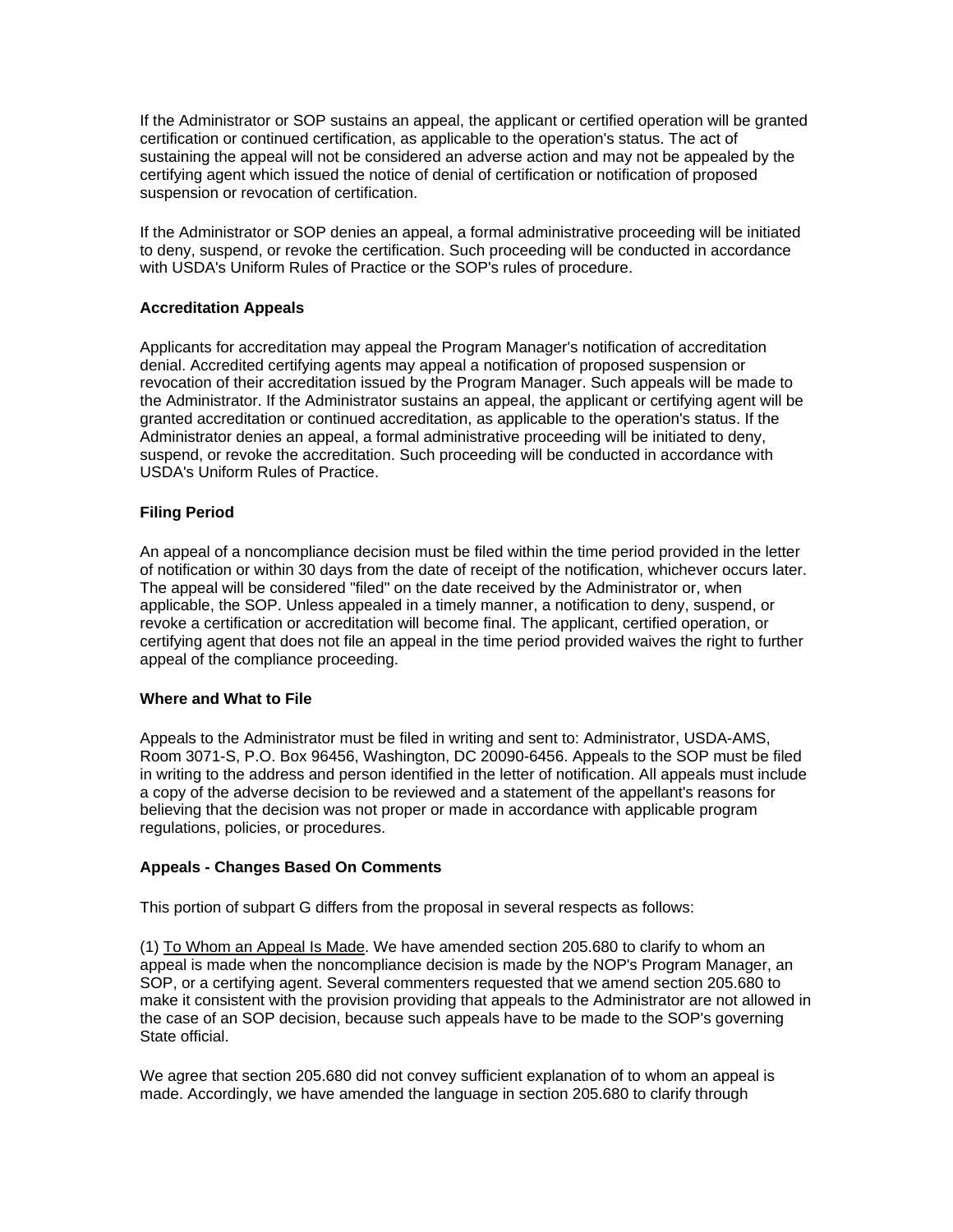paragraphs (a), (b), and (c) that: (1) persons, subject to the Act, who believe they are adversely affected by a noncompliance decision of the NOP's Program Manager may appeal such decision to the Administrator; (2) persons, subject to the Act, who believe they are adversely affected by a noncompliance decision of an SOP may appeal such decision to the SOP's governing State official who will initiate handling of the appeal pursuant to appeal procedures approved by the Secretary; and (3) persons, subject to the Act, who believe they are adversely affected by a noncompliance decision of a certifying agent may appeal such decision to the Administrator unless the person is subject to an approved SOP, in which case the appeal must be made to the SOP.

(2) Written Communications. We have added a new paragraph (d) to section 205.680, which provides that all written communications between parties involved in appeal proceedings must be sent to the recipient's place of business by a delivery service which provides dated return receipts. We have taken this action to further clarify the appeals process. This addition to section 205.680 implements the same requirements for appeal documents as our addition of new paragraph (d) to section 205.660 stipulates for compliance documents.

(3) Who Shall Handle Appeals. We have added a new paragraph (e) to section 205.680, which provides that all appeals must be reviewed, heard, and decided by persons not involved with the decision being appealed. This provision was added to section 205.680 to allay the fears of commenters that the person making the decision would be the person deciding the appeal. A couple of commenters recommended that an appeal be heard by persons other than those who made the decision being appealed. Specifically, they want the appeal conducted by independent hearing officers who are not responsible for implementation or administration of the NOP. They also want the final decision-making authority in the administrative review process placed in the hands of the Secretary.

Under the NOP, once the compliance procedures are completed at the certifying agent level, the certified operation may appeal the decision of the certifying agent to the Administrator or to the SOP when the certified operation is located within a State with an approved SOP. The Administrator or the SOP will review the case and render an opinion on the appeal. When the appeal is sustained, the certified operation and certifying agent are notified and the case ends. However, if the appeal is denied the certified operation and certifying agent are notified and the certified operation is given an opportunity to appeal the decision of the Administrator or SOP.

Appeals of decisions made by the Administrator will be heard by an Administrative Law Judge. If the Administrative Law Judge rules against the certified operation, the Administrative Law Judge's decision may be appealed by the certified operation to the Judicial Officer. The Judicial Officer is the USDA official delegated authority by the Secretary as the final deciding officer in adjudication proceedings. If the Judicial Officer rules against the certified operation, the Judicial Officer's decision may be appealed by the certified operation to the United States District Court for the district in which the certified operation is located. For additional information see USDA's Uniform Rules of Practice found at 7 CFR Part 1, subpart H.

Appeals of decisions made by an SOP will follow procedures comparable to those just described for an appeal of a decision made by the Administrator. As with a final decision of USDA, a final decision of the State that goes against the certified operation may be appealed to the United States District Court for the district in which the certified operation is located.

(4) Filing Period. We have amended the first sentence of section 205.681(c) by replacing "at least" with "within" and by adding the words, "whichever occurs later," to the end thereof. This amendment has been made to clarify our intent that persons affected by a noncompliance proceeding decision receive not less than 30 days in which to file their appeal of the decision.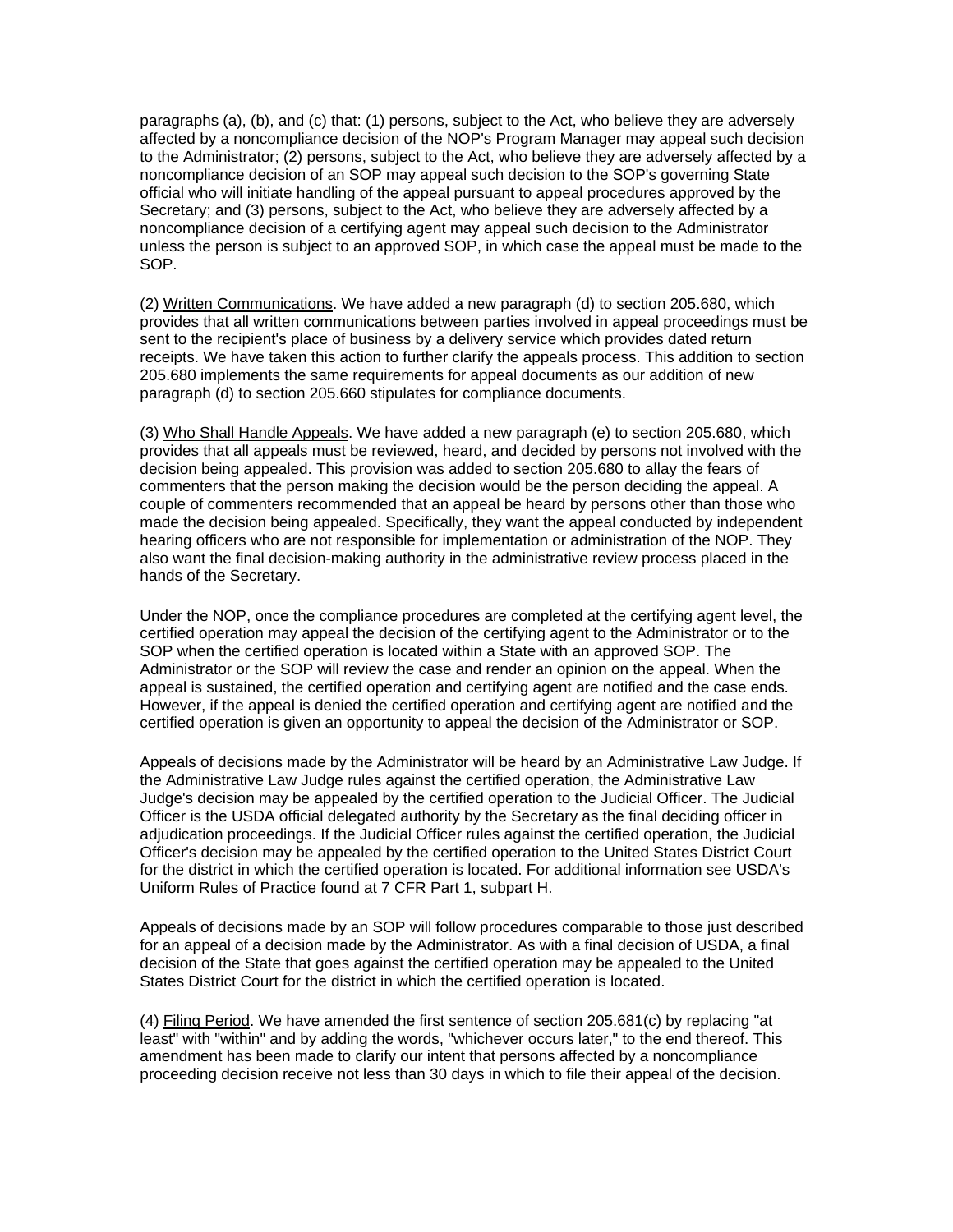(5) Where To File an Appeal. We have amended section 205.681(d) to clarify where appeals are to be filed. First, we have amended what is now paragraph (1) by removing the requirement that the appellant send a copy of the appeal to the certifying agent. This action shifts the responsibility of notifying the certifying agent of the appeal from the appellant to USDA or, when applicable, the SOP. Second, we have added language at paragraph (2) which clarifies that appeals to the SOP must be filed in writing to the address and person identified in the letter of notification. Finally, we have amended what is now paragraph (3) of section 205.681 by replacing "position" with "reasons for believing" to clarify the intended scope and purpose of the appellant's appeal statement. Clarification of section 205.681(d) was prompted by a commenter who stated that it is discriminatory to require clients of private certifying agents to appeal to USDA in Washington, when State program clients can appeal locally.

There are various levels of appeal within the NOP. Clients of certifying agents (State and private) are provided with an opportunity to rebut the noncompliance findings of the certifying agent. Once the certified operation has exhausted its options at the certifying agent level, the certified operation may appeal the decision of the certifying agent to the Administrator or to the SOP when the certified operation is located within a State with an approved SOP.

The Administrator will review the case and render an opinion on the appeal. This level of appeal will not require the certified operation's representative to travel to the Administrator. An appeal of a decision made by the Administrator will be heard by an Administrative Law Judge as near as possible to the certified operation's representative's place of business or residence. An appeal of a decision made by the Administrative Law Judge will be heard by the Judicial Officer. Again the certified operation's representative will not be required to travel outside of the representative's place of business or residence. If the certified operation appeals the decision of the Judicial Officer, the appeal would be heard by the United States District Court for the district in which the certified operation is located.

Appeals of decisions made by an SOP will follow procedures comparable to those just described for an appeal of a decision made by the Administrator. As with a final decision of USDA, a final decision of the State that goes against the certified operation may be appealed to the United States District Court for the district in which the certified operation is located.

(6) Appeal Reports. We will submit an annual report on appeals to the National Organic Standards Board (NOSB), which will include nonconfidential compliance information. A commenter requested that we report quarterly to the NOSB on appeals (number, outcome, kinds, and problems). We agree that it would be appropriate for the NOP to submit an appeals report to the NOSB. We will compile appeal data such as the number, outcome, kinds, and problems encountered. We will maintain this information under the compliance program to be developed within the NOP. We do not believe that it is necessary to put this type of detail or activity into the regulations. Further, we do not believe, at this time, that reporting more frequently than annually will be needed. The NOP, however, will work closely with the NOSB to provide it with the information it may need to recommend program amendments designed to address compliance and appeal issues.

(7) Availability of Appeal Information. We will develop and distribute appeal information. A commenter requested that section 205.680 be amended to require the distribution of an appeal information brochure to any applicant for accreditation or certification. We agree that the development and distribution of such information is a good idea. We do not believe, however, that it is necessary or appropriate to put this type of detail or activity into the regulations. We plan to provide program information, including appeals and related issues, on the NOP website.

# **Appeals - Changes Requested But Not Made**